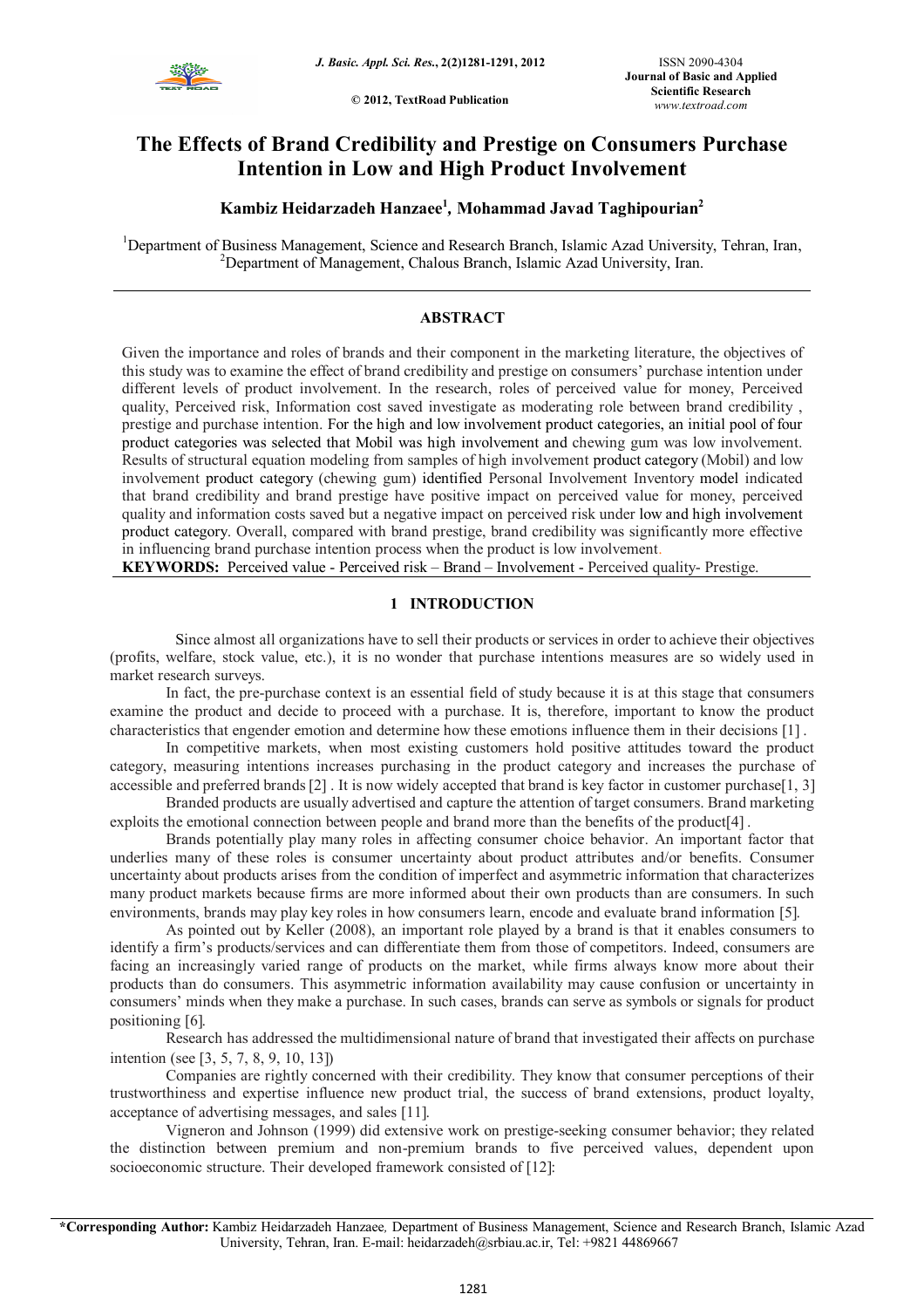"(1) the consumption of prestige brands is viewed as a signal of status and wealth, and whose price, expensive by normal standards, enhances the value of such a signal. (2) If virtually everyone owns a particular brand it is by definition not prestigious. (3)The role-playing aspects and the social value of prestige brands can be instrumental in the decision to buy. (4) For a brand which satisfies an emotional desire such as a prestige brand, a product's subjective intangible benefits such as aesthetic appeal is clearly determining the brand selection. (5) Prestige is derived partly from the technical superiority and the extreme care that takes place during the production process.'

The objectives of this study are threefold: first, to examine the effect of brand credibility and prestige on consumers' purchase intention, second, to investigate the moderating role perceived value for money, Perceived quality:, Perceived risk, Information cost saved; and third, to test whether the relationship between brand credibility, brand prestige and brand purchase intention might vary at differential levels of product involvement.

We organize the rest of the article as follows: In the next section, we review the relevant literature and discuss the conceptual framework. We then develop several hypotheses to be tested and describe the empirical approach and the data collection. The last section outlines the implications of our findings and discusses avenues for further research.

#### **2 LITERATURE REVIEW**

### **2-1 BRAND CREDIBILITY**

According to signaling theory, which draws largely on information economics, firms can use brands as signals for conveying information in a marketplace that is characterized by imperfect and asymmetric information $[5,13]$ .

The signaling literature in economics focuses on which conditions cause these cues to become credible signals (i.e., manipulatable attributes or activities of economic agents to convey information about their characteristics).

Brand signals embody all past and present marketing mix strategies and credibility is considered the most important characteristic of a brand signal and is a key focus of this research [14].

Credibility issues originate from "source credibility" literature [6]. The concept of `source credibility' can be defined as ` . . . the extent to which the recipient sees the source as having relevant knowledge, skill, or experience and trusts the source to give unbiased, objective information. Credibility is a valuable asset because credible sources of information attract attention to advertisements and enhance their recall 11.

Brand credibility defined (i.e., the credibility of a brand as a signal) as the believability of the product position information contained in a brand, which entails "consistently delivering what is promised" [15].

The concept of credibility has two main dimensions, namely trustworthiness and expertise. That is, to be perceived as credible a brand needs to be perceived as willing and able to deliver what is promised. Trustworthiness implies that a brand is willing to deliver what is promised, while expertise implies that it is capable of delivering [5]. Hence, brand credibility requires consumers to perceive that the brand is willing (trustworthiness), has the ability (i.e., expertise)  $[6]$ 

Brand credibility viewed as different to reputation. Reputation is more concerned with perceptions of fairness, honesty and perceptions of the other party's behavior. An alternative view of reputation is presented in Selnes (1993, p. 20), who views reputation as "a perception of quality associated with the name'[16].

A few studies have investigated the effect of brand credibility. For example, Erdem and et al. (2002) suggest that brand credibility may act as a moderating variable in the impact of product price on consumer utility5. Beak and et al. (2010) examined differential roles of Brand Credibility and Brand Prestige in Consumer Brand Choice<sup>[8]</sup>. Sweeney and Swait (2007) investigated effects of brand credibility on customer loyalty[17].

## **2-2 BRAND PRESTIGE**

An important decision brand managers face is how to position a brand to take advantage of its distinctive appeal, differentiate it from competitors, and resonate with target consumers. Although brands can be positioned in several ways, a basic distinction is a prestige versus a functional brand concept 18.

Prestige is a subjective evaluative judgment about the high social status of people or inanimate objects such as brands. Research on affect shows that evaluative judgments (appraisals) are often followed by emotional reactions [19].

As pointed out by Shenkar and Yuchtman-Yaar (1997), an important source of prestige judgments is prestige by association. In a symbolic interactions perspective, this means that consumers may interpret symbols associated with a brand, which represent a socially shared meaning[20].

Prestige brand concepts are more abstract than functional brand concepts, allowing prestige brands to accommodate a wider range of products that share few physical features [18].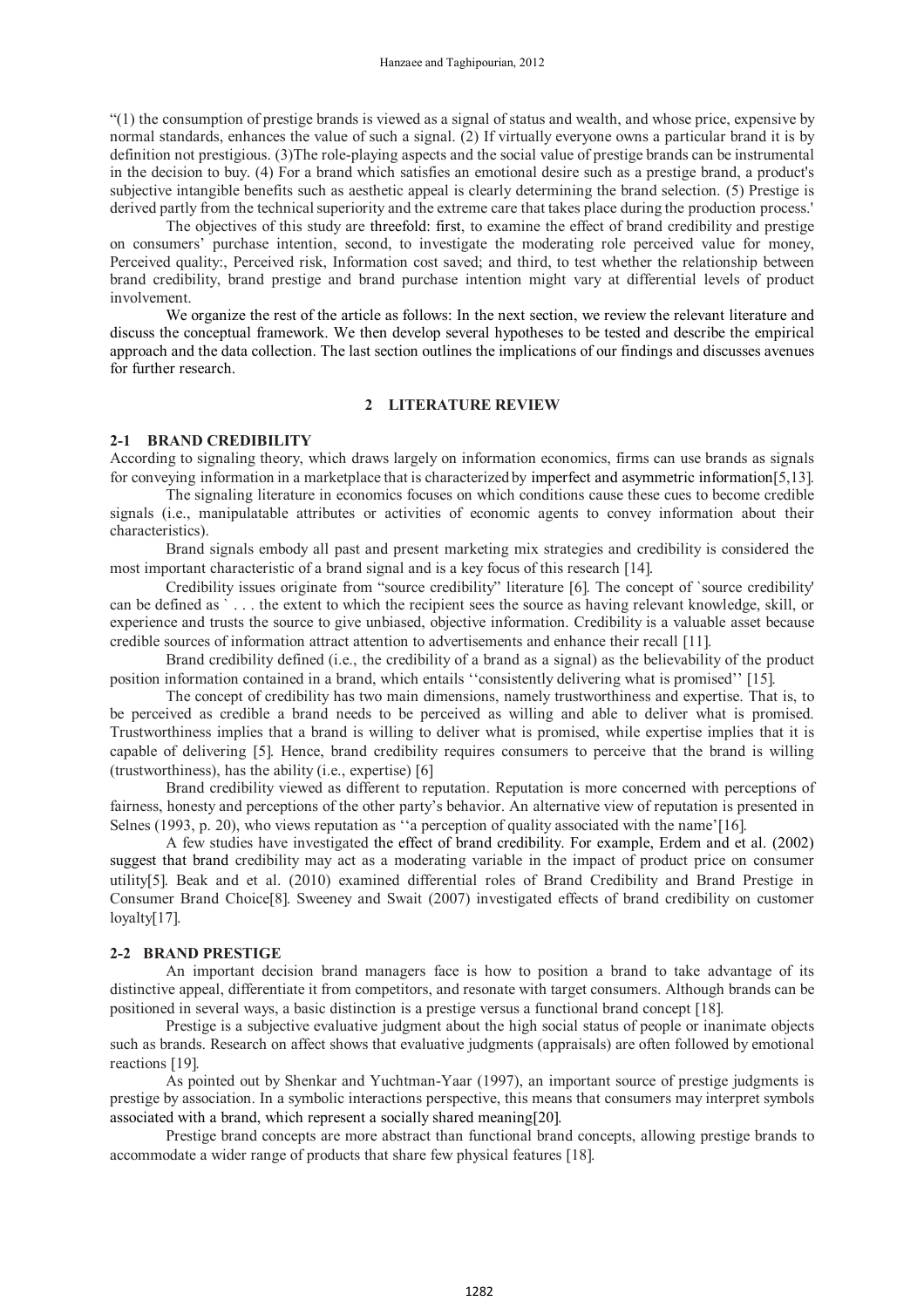These brands, because of their high prestige levels, fuel the consumer's self-concept, while brands that are simply function-oriented satisfy needs for product performance. Another difference between prestige brands and functional brands may be found in the breadth and depth of their product mixes. Line extensions for prestige brands can more safely rely on brand prestige consistency, and may range considerably beyond their main brands in the features they possess. Beyond these propositions, it is clear that much work needs to be done in theorybuilding with respect to prestige brands [21].

Even though the concept of prestige may mean different things to different consumers, the general assumption is that prestige brands are infrequently purchased, require a higher level of interest and strongly relate to an individual's self-concept. A consumer's perceived prestige towards a brand is created from a multitude of interactions between the consumer and various factors within the environment, hence it is expected that consumers would have different perceptions of prestige levels for the same brands. Consumers develop prestige meanings for brands based upon interactions with people (e.g., aspired and/or peer reference group), object properties (e.g., best features), and hedonic values (e.g., sensory beauty) [7].

## **3 RESEARCH HYPOTHESES**

In this section, the researchers focus on affective components between brand components (credibility and prestige) and purchase intention. Specifically, the researchers focus on Perceived value for money, Perceived quality, Perceived risk, information cost saved, information cost saved as factors influencing at different involvement levels.

The more credible a brand's signal of its product positioning, the lower consumers' perceived risks and the less information gathering and processing costs consumers need to incur during decision making [20].

Also Beak and et al. (2011) suggest that brand prestige positively influence brand purchase intention through perceived quality, information costs saved, and perceived risk[23].

#### **3-1 PERCEIVED VALUE FOR MONEY**

Perceived value has recently gained much attention from marketers and researchers because of the important role it plays in predicting purchase behavior and achieving sustainable competitive advantage [24, 25].

Zeithaml (1988: p.14) conceptualized perceived value as "the consumer's overall assessment of the utility of a product based on perceptions of what is received and what is given" [25].

Since the consumers' perceptions of value and quality might share a similar conceptualization, perceived value can easily be confused with perceived quality.

However, these constructs differ in some ways. First, value is a higher level abstraction than quality. For instance, value may be similar to the "emotional payoff", to an "abstract, multidimensional, and difficult to measure attribute" and to "instrumental values" .Second, value involves a tradeoff of 'give' and 'get' components whereas quality is considered as the only "get" component .Therefore, it needs to be clarified that perceived value is different from perceived quality [22].

Perceived value reflects consumers' net gain obtained from their consumption behavior; thus it is likely to be used as an indicator of purchase intention in the offline channels, as well as the online channel [26].

Extensive efforts have been made to examine how a brand is related to perceived value. Given that perceived value is the consumer's perception of brand utility on the basis of simultaneous considerations of what is received and what is given up to receive it, it can be included in the determinants of brand equity because consumer brand choice relies heavily on a perceived balance between the price of a product or service and all its brand utilities 23. Vigneron and Johnson (1999) said that brand prestige can provide prestige-seeking consumers values that they may want [12]. The researchers therefore postulate:

> **H1:** *Brand credibility* will be positively related to the *perceived value for money*. **H2:** *Brand prestige* will be positively related to the *perceived value for money.*

#### **3-2 PERCEIVED QUALITY**

In a comprehensive approach, Sirieix and Dubois (1999) considered the perceived quality of a product as being "the evaluation made by the consumer relying on the whole set of intrinsic as well as outer dimensions of the product or the service" [27].

In the field of research on quality, Grunert et al, (2001) have shown that the consumer relies on the brands and the labels as indicators of the product's quality. During the research process, the consumer can favor typically over typicality of the products. Thus, a product's typically can constitute a competing advantage, in that it allows differentiating the product and singling it out of competition by endowing it with a sense of uniqueness in the eyes of the consumers. This means that, when repeatedly distinguished by the consumer, a product becomes typical. From that moment on, the product's perceived quality can be considered as a mediating variable likely to influence the impact of labeling on the consumer's purchase intention [27].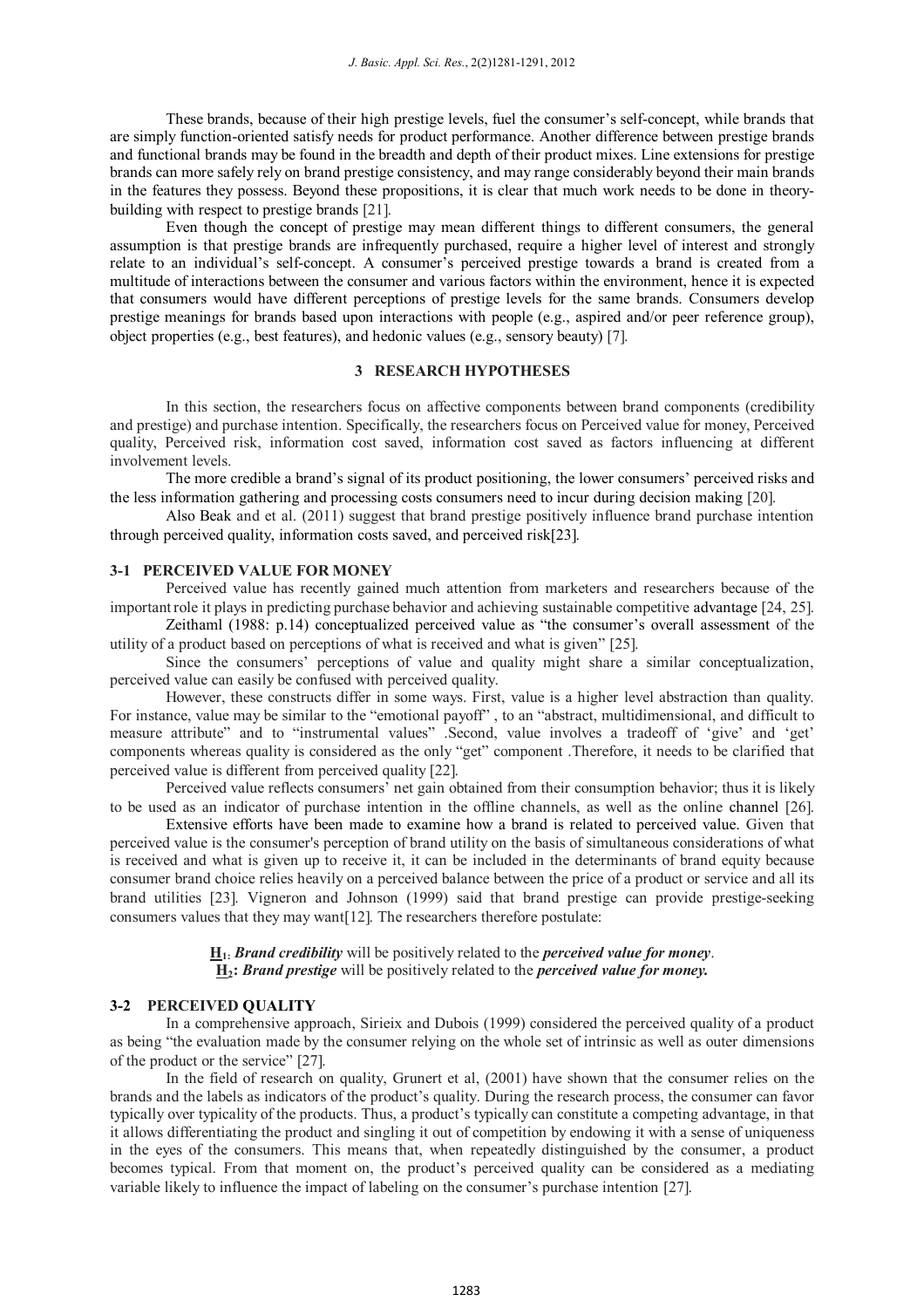Credible brands may increase consumers' quality perceptions because brand signals may affect the psychophysical process by which objective quality levels are transferred into perceived levels. Thus, two brands in the same ''objective'' quality-tier may be associated with different perceived quality levels due to different brand credibility levels[5].

The concept of prestige may mean different things to different consumers for example, foreign brands have higher prestige because of their relative scarcity and higher price compared with local brands (perceived quality) [28]. Along the same lines, Kapferer (1997) suggests that consumers may prefer foreign brands because of associations of higher prestige29. In addition, Vigneron and Johnson's (1999) framework clearly denotes, it would be acceptable to consider that consumers look for quality by selecting prestigious brands[12]. In sum, the previous literature implies the following hypothesis:

## **H3**: *Brand credibility* will positively affect the *perceived quality*. **H4**: *Brand prestige* will positively affect the *perceived quality*.

Empirical evidence shows that more favorable perceptions of service quality lead to a reduction of perceived risk16. The explanation for this can be found in the employee-customer interactions. Research suggests that salespeople-customer interactions affect customers' assessments of service quality and that customers may ask salespeople for advice to reduce their risk in high-risk purchasing situations [30].

**H5**: *perceived quality* is negatively associated with *perceived risk.*

### **3-3 PERCEIVED RISK**

 Perceived risk is a multi-dimensional construct which implies that consumers experience pre-purchase uncertainty regarding the type and degree of expected loss resulting from the purchase and use of a product [29].

Perceived risk is an important construct in the social sciences with a rich and varied history of research. Bauer (1960) introduced the idea that consumer behavior be considered as an instance of risk-taking and riskreducing behavior[29].

The term perceived risk means the individual's subjective belief about potentially negative consequences from his/her decision. In other words, "perceived" is used as opposed to objective outcome distributions of an alternative or a product class with that a consumer is associated [32]. Perceived risk has been defined in the literature as a subjective risk that emanates from the uncertainty of negative consequences [29].

Consumers are motivated to reduce their risk perceptions through the use of brands [22]. Aaker (1991) asserts that lower risks associated with credible brands can increase consumer evaluations of brands[33].

In addition, the quality cue and social benefit cue prestigious brands have will signal to consumers that the purchase of a prestigious brand will reduce the performance risk, psychological risk, and social risk normally associated with product purchase decisions. For example, a Rolex Sea-Dweller that works 1220 meters underwater will signal that quality will significantly reduce the risk of performance failure and the psychological risk that can be generated from a poor performance. Furthermore, the perceived social value may also reduce the social risk for consumers who seek such a value in their products [8].

> **H6**: *Brand credibility* will be negatively related to the *perceived risk*. **H7**: *Brand prestige* will be negatively related to the *perceived risk*.

#### **3-4 INFORMATION COST SAVED**

Erdem and Swait (1998) assert that information costs saved can be conceptualized by lowering information gathering and processing costs which include expenditure of time, money, and psychological costs. Under uncertainty, consumers tend to search for more information about product or service quality before making a decision [22, 23].

Brand prestige may also decrease information costs because of the signals a prestigious brand may send. A signal such as perceived social value will reduce consumer efforts to acquire necessary information for making purchase decisions because consumers may think that the product must be good if many people in society desire to have it [8].

Consumers may view credible brands as a source of knowledge to save information gathering and processing costs because they are more often motivated to reduce risks in the purchase decision process. Therefore, credible brands may decrease consumer information gathering and processing costs directly by providing less costly information [22].

**H8**: *Brand credibility* is positively associated with *the information costs saved*.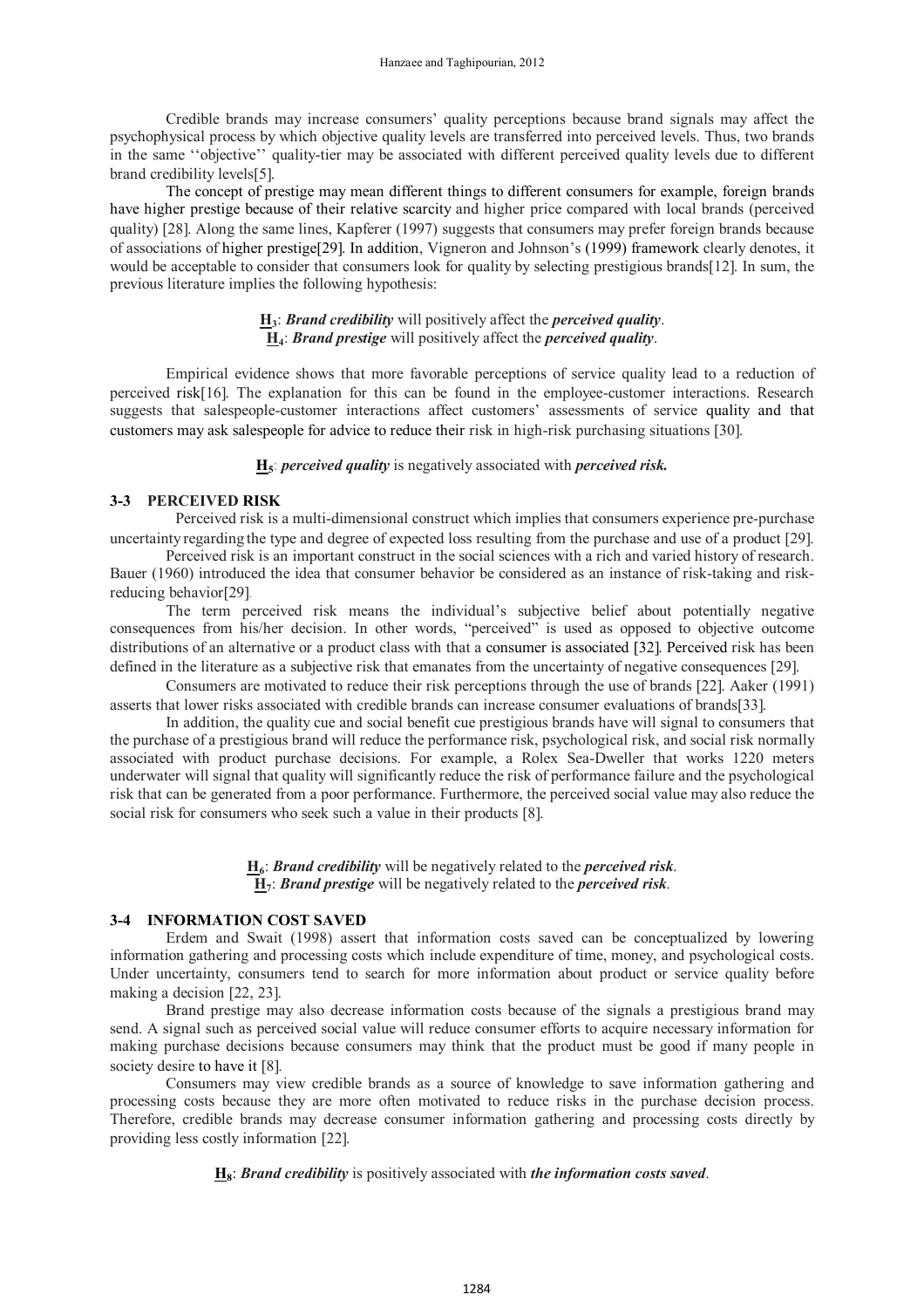## **H9**: *Brand prestige* will positively affect *the information costs saved*.

Lower information costs in the purchase process results in lower perceived risk. The lower information costs reduce perceived risk, and result in enhanced purchase likelihood [22].

## **H10:** *Perceived risk* will be negatively related to the *information costs saved*

## **3-5 PURCHASE INTENTION**

Purchase intention has been widely used in the literature as a predictor of subsequent purchasing [32].

Researchers indicate that perceived value, being a richer evaluation criterion, is a better predictor of purchase intentions than product quality 34. Previous research has shown that perceived value positively influences willingness-to-buy  $[16, 35]$ . Chong et al. (2003) found that there is an interrelationship among trust, perceived value, and purchase intention, suggesting that perceived value partially mediates the relationship between brand trust and purchase intention<sup>[2]</sup>. To address this issue, we propose that:

#### **H11**: **Perceived value for money** will positively affect the *Purchase intention*.

A factor believed to have an influence over the purchase intention for products is perceived quality. The construct of perceived quality is defined as a consumer's evaluation of a brand's overall excellence based on intrinsic (e.g., performance, durability) and extrinsic cues (e.g., brand name, service) [36]. Research showed that the effects of service quality on behavior are direct [37].

## **H12**: **perceived quality** is positively associated with **purchase intentions**

Mitchell and et al. [38] and Wood and Scheer [39] have successfully proved that purchase intention is negatively driven by the perceived risk associated with the purchase. Most consumers want to reduce risks related to a product purchase to a minimum. High risk means that the likelihood for negative consequences related to a purchase is high. Because consumers do not want high likelihood for negative consequences when they buy a product, they avoid buying the product with high perceived risk and choose alternative products.

The study of perceived risk leads consumers to more effective decision making. The extensive research on perceived risk has shown that consumers' perceptions of risk are central to their evaluations and purchasing behaviors [40]. Thus, marketers' understanding of perceived risk structure and the provision of risk relievers give consumers a better environment for making buying decisions 32. We therefore developed the following hypotheses:

## **H13**: **perceived risk** will negatively affect the *Purchase intention*.

Lower information costs in the purchase process results in lower perceived risk. The lower information costs reduce perceived risk, and result in enhanced purchase likelihood [22].

**H14**: *information costs saved* is positively associated with **purchase intentions**

## **3-6 INVOLVEMENT – THE MODELING ROLE OF PRODUCT INVOLVEMENT**

The relationship between brand credibility and brand prestige with consumers' purchase intention may vary in terms of high/low degree of product involvement.

This investigation can yield generalizability and robustness by comparing how the effects of brand credibility and brand prestige work differently across involvement.

Involvement research has received considerable attention till our days, and it is recognized as one of the most important variables in consumer research (Martin, 1998) with a high predictive value for purchase behavior 41.

Some literature has suggested that a person could be involved with products [42]. Consumers' involvement with a product reflects the products' "personal relevance" [43] and affects consumers' motivation to engage in problem solving activities [44].

Involvement with products has been hypothesized to lead to a greater perception of attribute differences, greater product importance, and greater commitment to brand choice [42].

When personal involvement with a product category is low, consumers do not have motivation to process the information related to the product category. Because cognitive resources available for attending to the product information are limited, the information cannot be explicitly recognized3.

Zaichkowsky (1985) developed the systematic relative conception and methods and then proposed the PII scale (Personal Involvement Inventory) [43]. The PII scale has been successfully used by many researchers to measure the level of consumer involvement since it effectively meets the standards for internal reliability, reliability over time, content validity, criterion-related validity, and construct validity.

Personal Involvement Inventory (PII) scale has 20 semantic differential items scores on 7- point scale that was applicable to product categories, with the reliability ranging from 0.95 to 0.9743.

The following question is presented: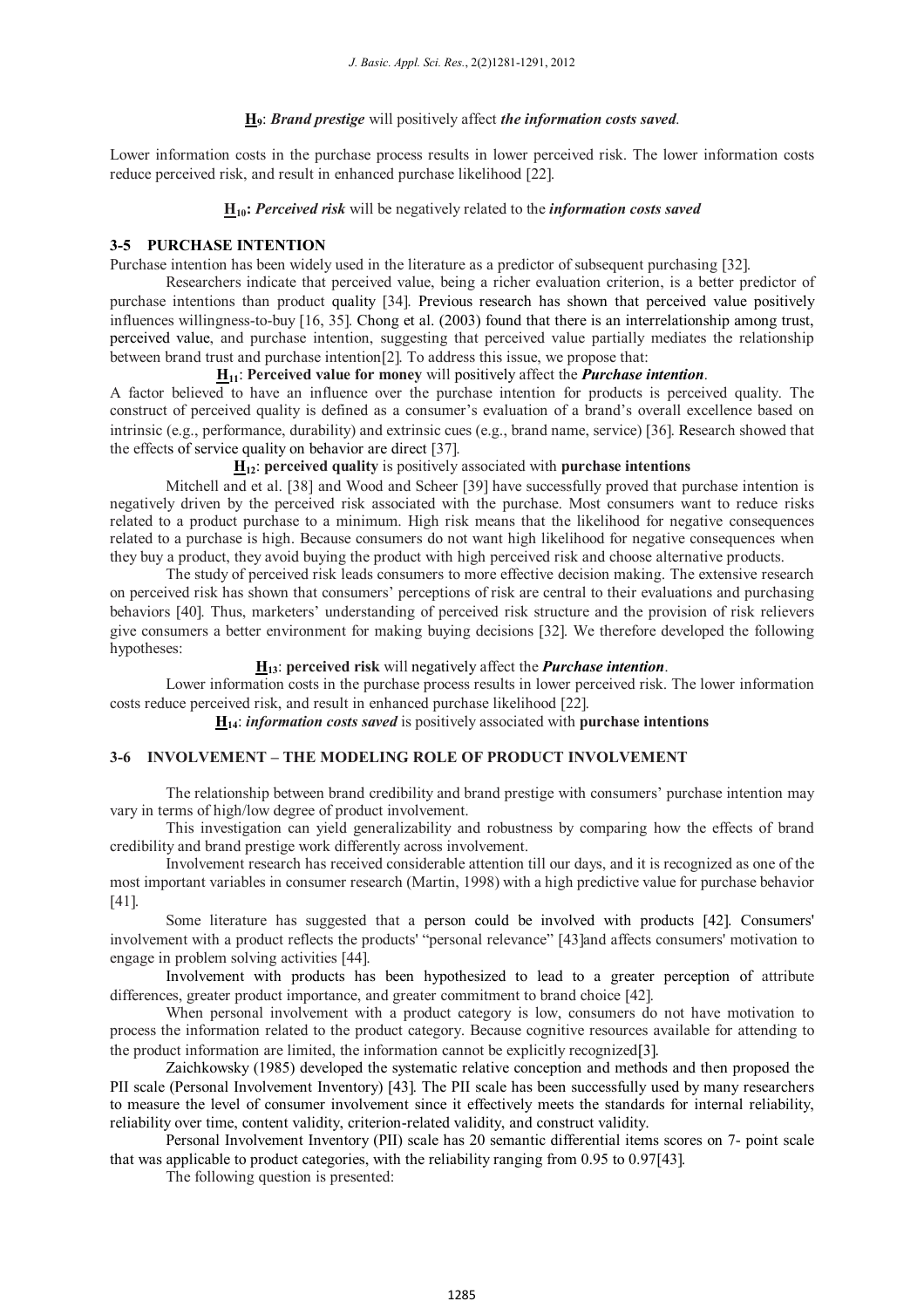*How would brand credibility and prestige's impact on purchase intention differ according to product involvement levels?*

Based on the above discussion, the 14 hypotheses suggested above are summarized in figure 1.

## **4 METHODOLOGY**

#### **4-1 MEASUREMENT INSTRUMENT**

To measure the effects of Brand Credibility and Prestige on consumers purchase intention, in the research was used the 24-items questionnaire developed by Baek and Kim, 2011; Baek & et al. 2010; Sweeney and Swait, 2008; Erdem and Swait, 2004 8, 13, 17, 23that shown in table (1).Consequently, twenty four items scale was taken into account for Brand credibility (6-items), Brand prestige (3-items) , perceived quality(2-items), Information cost saved(3-items), Perceived risk(2-items), Perceived value for Money (4-items) and purchase intention (3 items) construct with a five point scale ranging from 1 (strongly disagree) to 5 (strongly agree).

For internal reliability, Cronbach's alpha coefficients were calculated for all items of each construct. Results indicated that all the scales were considered to be reliable (Cronbach's alphas).



**Figure 1:** The conceptual model of the study

For determining reliability and validity of the questionnaire in this research, used Cronbach's alpha. Cronbach's alpha for constructs are: brand credibility: 0.869, brand prestige: 0.901, perceived quality: 0.857, information costs saved: 0.829, perceived risk: 0.891, Perceived value for Money: 0.894 and purchase intention: 0.923 so the questionnaire reliability is acceptable.

For determining validity, convergent validity was assessed for all constructs and indicators. Convergent validity was assessed by examining the factor loading for statistical significance [23]. Measures (brand credibility, brand prestige, perceived quality, information costs saved, perceived risk, Perceived value for Money and purchase intention) were subjected to a confirmatory factor analysis (CFA).

All factor loadings ranged from .67 to .92 and were statistically significant (*p* ≤ .05) that shown Table 1.

#### **4-2 PRETEST RESULTS**

For identify the high and low involvement product categories, an initial pool of four product categories was selected throw PII model. 32 undergraduate college students (male: 40.63%, female: 59.37%) were asked to evaluate involvement of four product categories.

As said, the PII is composed of 20 semantic differential items scores on 7- point scale. Scores on the items are summed to form an overall measure of involvement ranging from a low score of 20 to a high score of 140. In addition, those subjects deemed as low involvement across the products studies scored in the 20-69 range, medium involvement in the 70-110 and high involvement in the 11-140 range [43].

From four different product categories, Mobil was the highest mean rating on the PII of 118.5 and chewing gum was the lowest mean rating of 65. Another two products (wristwatch –Toothpaste) were medium involvement.

#### **4-3- Sample:**

In this research, the samples include undergraduate students of Islamic Azad University (IAU-Tonekabon branch, Chalous branch, Nowshahr branch and Noor branch - margin of Caspian Sea) in Iran. From 453 questionnaires that had been distributed, 21 of them (4.64%) weren't completed and 432 of them were completed that were ready for analyzing a rate equal with 95.36 percent that is a good rate. The samples of 432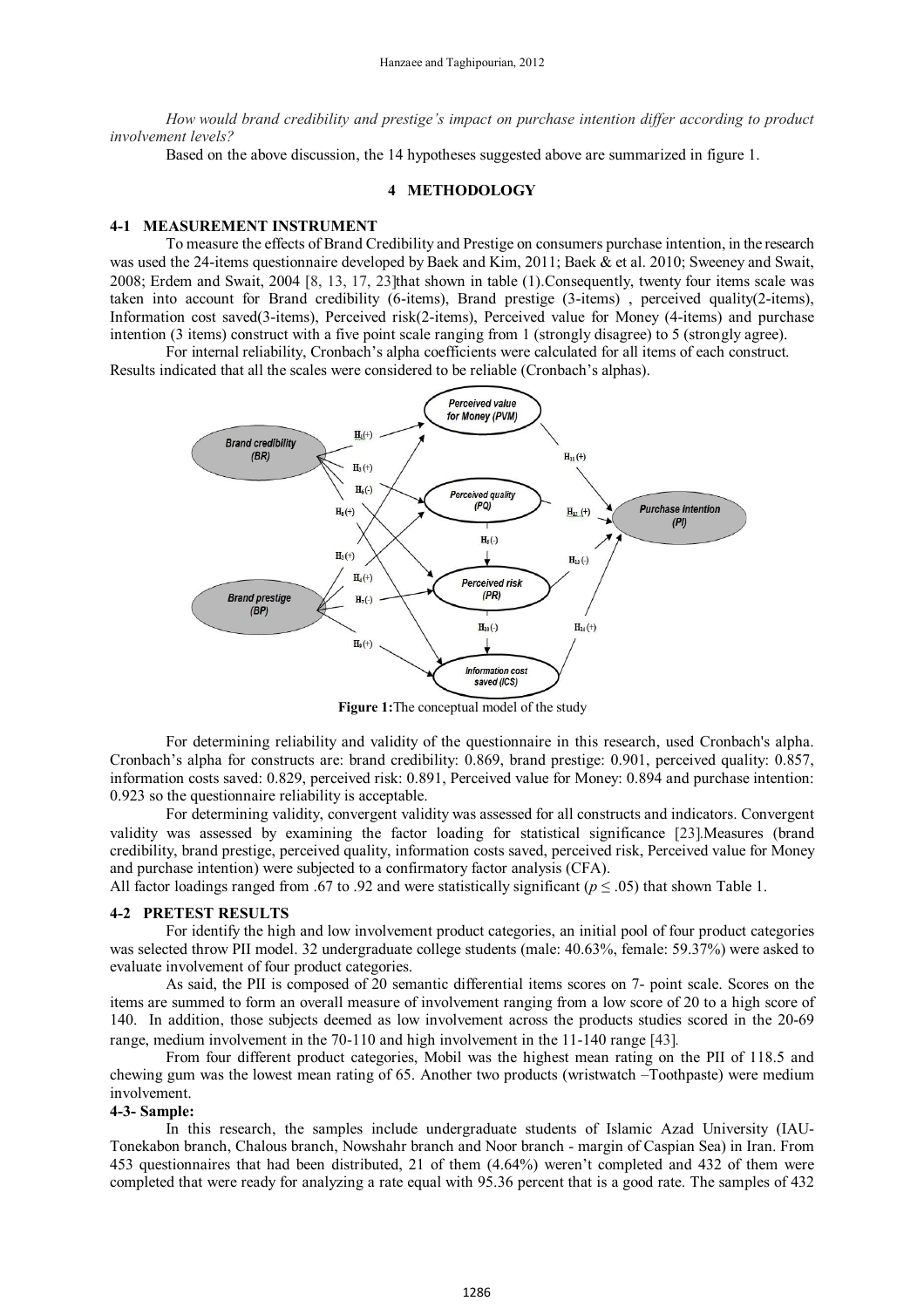respondents were 41.44 percent male ( $n=179$ ) and 58.56 percent female ( $n=253$ ), and 45.37 percent were less than 30 year of age and 45.85 percent were between 31 to 40 year of age.

| <b>ructs</b>                  | <b>Measurement items</b>                                                                                                                                                                                                                                                                                                                                                               | <b>Factor Loadings</b>                                         |
|-------------------------------|----------------------------------------------------------------------------------------------------------------------------------------------------------------------------------------------------------------------------------------------------------------------------------------------------------------------------------------------------------------------------------------|----------------------------------------------------------------|
| <b>Brand credibility</b>      | 1. This brand delivers (or would deliver) what it promises Credibility<br>2. Product claims from this brand are believable<br>3. Over time, my experiences with this brand led me to expect it to keep its promises.<br>4. This brand is committed to delivering on its claims<br>5. This brand has a name you can trust<br>6. This brand has the ability to deliver what it promises. | $0.86*$<br>$0.91*$<br>$0.89*$<br>$0.88*$<br>$0.90*$<br>$0.82*$ |
| <b>Brand prestige</b>         | 7. This brand is very prestigious prestige<br>8. This brand has high status<br>9. This brand is very upscale.                                                                                                                                                                                                                                                                          | $0.93*$<br>$0.91*$<br>$0.88*$                                  |
| <b>Perceived quality</b>      | 10. The quality of this brand is very high<br>11. In terms of overall quality, I would rate this brand as:                                                                                                                                                                                                                                                                             | $0.90*$<br>$0.92*$                                             |
| <b>Information cost saved</b> | 12. Knowing what I am going to get from this brand saves me time shopping around.<br>13. This brand gives me what I want, which saves me time and effort trying to do better.<br>14. I know I can count on this brand to be available in the future.                                                                                                                                   | $0.79*$<br>$0.85*$<br>$0.81*$                                  |
| <b>Perceived risk</b>         | 15. I need a lot more information about this brand before I would buy it.<br>16. I never know how good this brand will be before I buy it.<br>17. To figure out what this brand is like, I would have to try it several times.                                                                                                                                                         | $0.85*$<br>$0.81*$<br>$0.72*$                                  |
| Perceived value for<br>Money  | 18. This brand appears to be a good value for the money.<br>19. The price shown this brand is very acceptable.<br>20. This brand is considered to be a good financial deal.<br>21. How would you rate the competitiveness of the price of the brand?                                                                                                                                   | $0.84*$<br>$0.89*$<br>$0.83*$<br>$0.67*$                       |
| <b>Purchase intention</b>     | 22. I would never buy this brand. $(R)$<br>23. I would seriously consider purchasing this brand<br>24. How likely would you be to purchase this brand?                                                                                                                                                                                                                                 | $0.76*$<br>$0.84*$<br>$0.86*$                                  |

#### **Table 1:** Measurement Model Items and Estimate coefficients

Note: We measured all items on five -point "strongly disagree/strongly agree" scale, except items 11(five-point "low quality/high quality" scale), and 21, 24 ("very unlikely/very likely" scale); (R) after an item indicates that we reversed it for inclusion in the model; Factor loading is based on standardized estimates;  $*$  p  $\leq$  .05

#### **5 RESULTS**

The proposed hypotheses were tested using structural equation modeling (SEM) via LISREL. As said, the relationship between brand credibility and brand prestige with consumers' purchase intention may vary in terms of high/low degree of product involvement, so, two models were tested. Model 1 was used to test from H1 to H14 under low involvement (product category: chewing gum) and Model 2 tested under high involvement (product category: Mobil).

To determine whether the hypotheses were supported, each structural path coefficient was examined with fit indices of the proposed models. The fit indices of models shown in table (2). Model 1 and Model 2 displayed reasonably good fit to the data.

In Model 1 and Model 2, the brand credibility- perceived value for money path is positive and statistically significant ( $p \le 0.05$ ) supporting H1. H2 is also supported as the brand prestige- perceived value for money path is positive and statistically significant.

Brand credibility significantly and positively affects perceived quality (H3), information costs saved (H8) and significantly and negatively affect perceived risk (H6) in the both of models and there is a significant and positive effect of brand prestige on perceived quality (H4), information costs saved (H9) and negative on perceived risk (H7).

| <b>Fit statistics</b> | <b>Low involvement</b> | <b>High involvement</b> |
|-----------------------|------------------------|-------------------------|
| $x^2$                 | 526.34                 | 651.46                  |
| <b>RMSEA</b>          | 0.067                  | 0.059                   |
| <b>GFI</b>            | 0.841                  | 0.856                   |
| AGFI                  | 0.810                  | 0.824                   |
| <b>NNFI</b>           | 0.892                  | 0.931                   |
| CFI                   | 0.912                  | 0.937                   |

| <b>Table 2:</b> Fit Indices of Models under Product Involvement |  |
|-----------------------------------------------------------------|--|
|-----------------------------------------------------------------|--|

Notes: Coefficient significant at p≤0.05.

As indicated in Table 3, perceived quality was found to have a negative impact on perceived risk (H5) in two models. However, the direct effect of Perceived risk on information costs saved was not significant failing to offer support for H10 in Model 1 but supported in Model 2.

In the both of models, perceived value for money (H11), perceived quality (H12), perceived risk (H13), information costs saved (H14) were found to influence purchase intention significantly. Therefore, H11, H12, H13, and H14 were supported in the predicted direction. Table 4 shown summary of hypothesis testing results.

The total effect comparison indicates that brand credibility has more effect on purchase intention in the low involvement product group (0.56) than in the high involvement product group (0.47), whereas brand prestige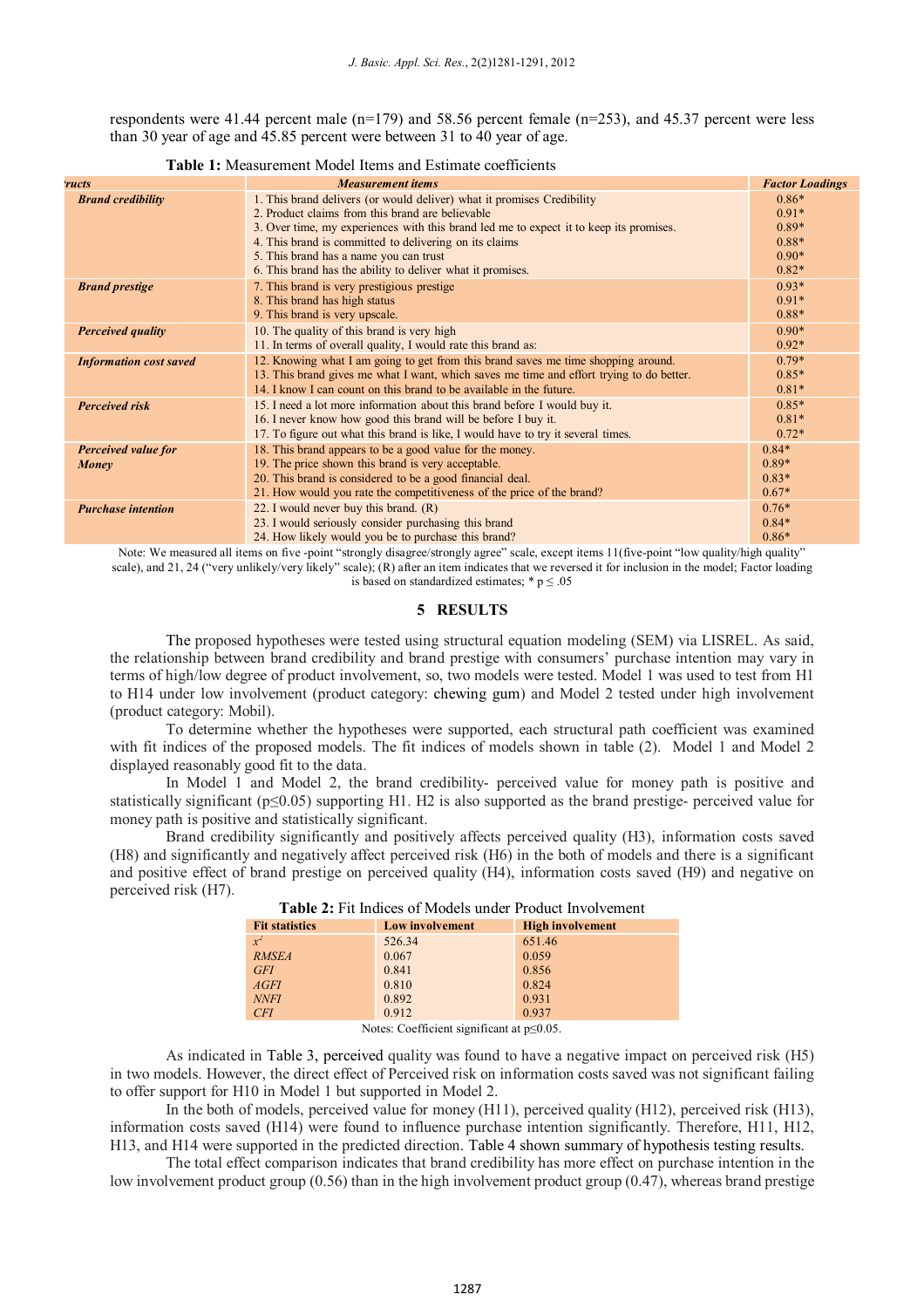has more influence on purchase intention in the high involvement product group (0.39) than in the low involvement product group (0.31). However, for low involvement product, brand credibility's total impact (0.56) was stronger than brand prestige's total impact (0.31) and for high involvement product, brand credibility's total impact (0.39) was weaker than brand prestige's total impact (0.47).

| <b>Table 3: Path Estimates for Proposed Model under Product Involvement</b> |  |  |  |  |  |  |
|-----------------------------------------------------------------------------|--|--|--|--|--|--|
|-----------------------------------------------------------------------------|--|--|--|--|--|--|

| Path                                                  | proposed models under product involvement |         |                         |         |  |  |
|-------------------------------------------------------|-------------------------------------------|---------|-------------------------|---------|--|--|
|                                                       | <b>Low involvement</b>                    |         | <b>High involvement</b> |         |  |  |
|                                                       | path Coefficients                         | t-value | path Coefficients       | t-value |  |  |
| H1:BC<br>$PWM$ (+)                                    | 0.62                                      | 15.01   | 0.71                    | 19.72   |  |  |
| H2:BP<br>$PVM$ (+)                                    | 0.58                                      | 13.42   | 0.73                    | 20.13   |  |  |
| H3:BC<br><b>PQ</b> (+)                                | 0.65                                      | 16.05   | 0.78                    | 21.03   |  |  |
| H4:BP<br>$PQ(+)$                                      | 0.49                                      | 8.45    | 0.72                    | 13.87   |  |  |
| H5:PO<br><b>PB</b> (-)                                | $-0.28$                                   | $-3.64$ | $-0.31$                 | $-4.28$ |  |  |
| H6:BC<br>$PR(\cdot)$                                  | $-0.20$                                   | $-2.38$ | $-0.27$                 | $-3.65$ |  |  |
| H7:BP<br>$P_{\mathbf{F}}(\cdot)$                      | $-0.21$                                   | $-2.30$ | $-0.17$                 | $-2.19$ |  |  |
| H8:BC<br><b>IGS</b> (+)                               | 0.54                                      | 17.31   | 0.44                    | 9.42    |  |  |
| H9:BP<br>$16S +$                                      | 0.32                                      | 3.56    | 0.34                    | 2.98    |  |  |
| H10:PR<br>$\overline{16S}$ (-)                        | $-0.04$ ns                                | $-4.58$ | $-0.09$                 | $-9.75$ |  |  |
| <b>H11:PVM</b><br>$PH(+)$                             | 0.21                                      | 4.82    | 0.13                    | 2.19    |  |  |
| H12:PO<br>$P_{\pm}(+)$                                | 0.25                                      | 2.34    | 0.41                    | 6.31    |  |  |
| <b>H13</b> : PR<br>P¥)                                | $-0.08$                                   | $-1.95$ | $-0.15$                 | $-2.11$ |  |  |
| H14: ICS<br>$PM+$                                     | 0.16                                      | 3.04    | 0.29                    | 6.08    |  |  |
| <b>Total: BC</b><br>$P_{\mathbf{A}}(+)$               | 0.56                                      | 13.78   | 0.39                    | 8.54    |  |  |
| <b>Total: BP</b><br>$P I \leftrightarrow$             | 0.31                                      | 10.42   | 0.47                    | 9.46    |  |  |
| Number of respondents $= 432$ for each of the product |                                           |         |                         |         |  |  |
| involvement.                                          |                                           |         |                         |         |  |  |

Notes:  $ns = not significant;$ 

|  |  |  |  |  |  | <b>Table 4</b> : Summary of hypothesis testing results |
|--|--|--|--|--|--|--------------------------------------------------------|
|--|--|--|--|--|--|--------------------------------------------------------|

| <b>Hypothesis</b>                                                  |                          | <b>Testing result</b>  |                         |
|--------------------------------------------------------------------|--------------------------|------------------------|-------------------------|
|                                                                    |                          | <b>Low involvement</b> | <b>High involvement</b> |
| $H_1$ : Brand credibility<br><i>perceived value for money</i>      | $^{+}$                   | Supported              | Supported               |
| <i>perceived value for money</i><br>$H_2$ : Brand prestige         | $^{+}$                   | Supported              | Supported               |
| <i>perceived quality.</i><br>$H_3$ : Brand credibility             | $\pm$                    | Supported              | Supported               |
| H <sub>4</sub> : Brand prestige<br><i>perceived quality.</i>       | $^{+}$                   | Supported              | Supported               |
| perceived risk<br>$H_5$ : perceived quality                        | -                        | Supported              | Supported               |
| $H_6$ : Brand credibility<br>perceived risk.                       | $\overline{\phantom{0}}$ | Supported              | Supported               |
| $H_7$ : Brand prestige<br><i>perceived risk.</i>                   | $\overline{\phantom{0}}$ | Supported              | Supported               |
| $H_8$ : Brand credibility<br><i>information costs saved.</i>       | $\pm$                    | Supported              | Supported               |
| H <sub>9</sub> : Brand prestige<br><i>information costs saved.</i> | $\pm$                    | Supported              | Supported               |
| $H_{10}$ : Perceived risk<br><i>information costs saved</i>        | $+$                      | <b>Not Supported</b>   | Supported               |
| $H_{11}$ : Perceived value for money<br><b>Purchase intention</b>  | $+$                      | Supported              | Supported               |
| $H_{12}$ : perceived quality<br><b>Purchase intention</b>          | $+$                      | Supported              | Supported               |
| $H_{13}$ : perceived risk<br><b>Purchase intention</b>             |                          | Supported              | Supported               |
| $H14:information costs saved$<br><b>Fa</b> rchase intention        | $+$                      | Supported              | Supported               |
| Purchase intention<br><b>Total: Brand credibility</b>              | $+$                      | Supported              | Supported               |
| <b>Purchase</b> intention<br>Total: Brand prestige                 | $\pm$                    | Supported              | Supported               |

#### **6 DISCUSSIONS**

The objectives of this study was to examine the effect of brand credibility and prestige on consumers' purchase intention by to investigate the role Perceived value for money, Perceived quality:, Perceived risk, Information cost saved; and to test whether the relationship between brand credibility , brand prestige and brand purchase intention might vary at differential levels of product involvement .

For identify the high and low involvement product categories, an initial pool of four product categories was selected throw PII model that Mobil was as high involvement and chewing gum was as low involvement.

The proposed hypotheses were tested using SEM in two Models (Model 1: low involvement, Model2: high involvement). The data were checked and there were no major departures from the assumptions required for use of SEM.

Each of the path coefficients was statistically significant ( $p \le 0.05$ ) in the predicted direction. That is, all hypothesized paths and directions are supported with the exception of a relationship between perceived risk and information costs saved in Model 1.

As indicated in Table(3) (4), brand credibility was found to have a positive perceived quality (H3) and information costs saved (H8), but a negative effect on perceived risk (H6). The results support past research. In particular, the credibility of a brand signal is believed to increase perceived quality and decrease information costs and perceived risk for consumers [15].

These outcomes are expected to increase the expected utility of a product, and, in turn, increase purchase intention. As Aaker (1991) also suggests, higher perceived quality, lower information costs, and lower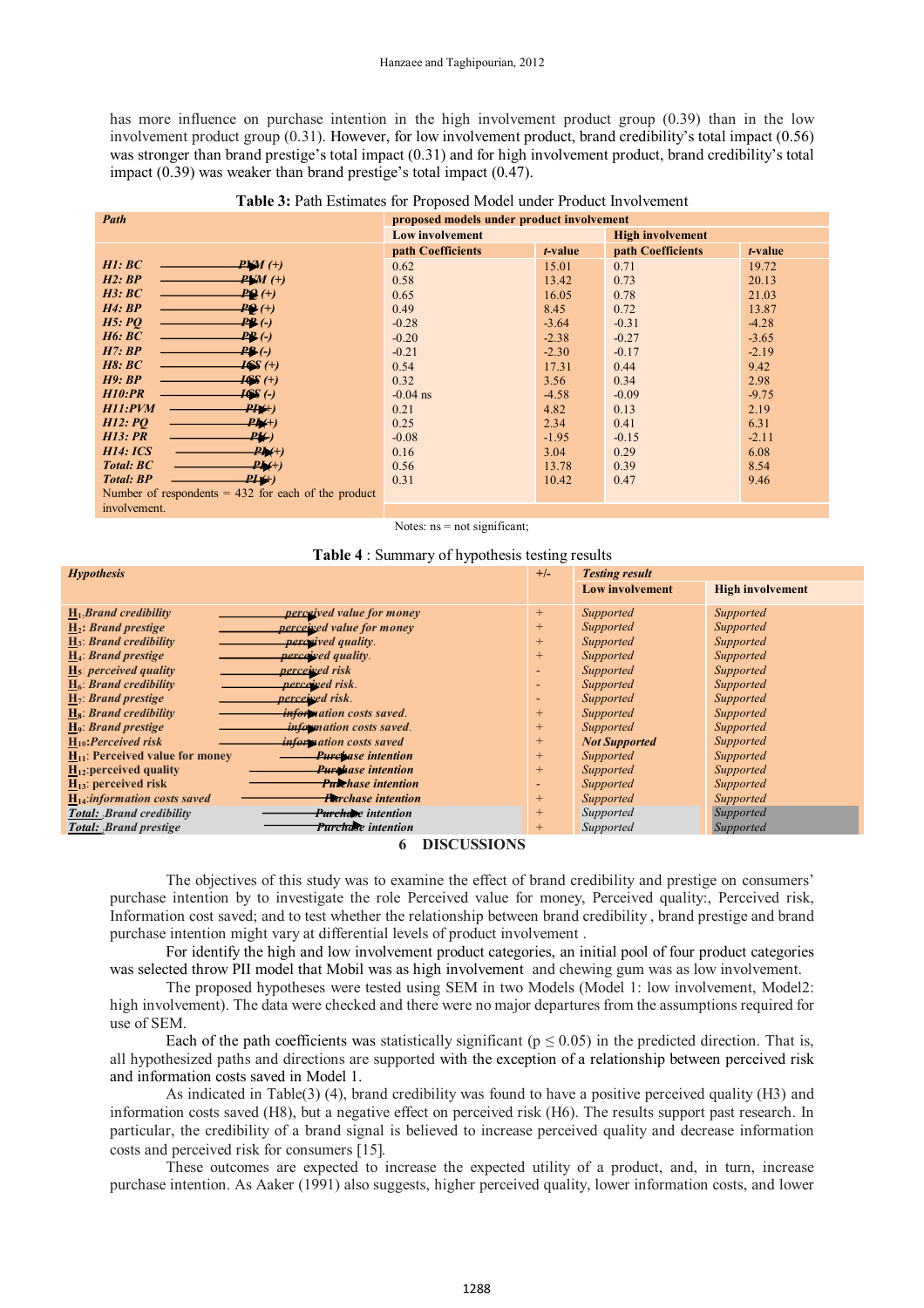risks associated with credible brands can increase consumer evaluations of brands[33]. Using structural equation models, Erdem and Swait (1998) show that expected utility increases with perceived quality and decreases with perceived risk and information costs; in turn, these are anteceded by brand credibility15. These researches support Hypothesis 12, 13, 14.

Also, the results shown that brand credibility have a positive impact on perceived value for money (H1) and perceived value for money positive impact on purchase intention (H14). Previous research has shown that perceived value positively influences willingness-to-buy [35].

H4, H9 predicted that brand prestige would affect a positive impact on perceived quality and information costs saved and a negative impact on perceived risk (H7) that this relationship was supported. The present research offers empirical support for a previously theorized relationship between these variables. For example, research results' Beak and et al. (2010) support results of the research that argued brand prestige have a positive impact on perceived quality and information costs saved and a negative impact on perceived risk[8].

As Vigneron and Johnson (1999) said that brand prestige can provide prestige-seeking consumers values that they may want [12], in the research, brand prestige have a significant and positive affect on perceived value for money (H2).

H5 that indicated a negative impact of perceived quality on perceived risk, supported. This result was consistent with previous studies, which indicate that more favorable perceptions of service quality lead to a reductions of perceived risk [16].

That is, all hypothesized paths and directions are supported accepted H10 under low involvement product category. In high involvement product, this hypothesis shown that perceived risk have negative affect on information costs saved but in low involvement product, this affect not supported. There are some possible explanations for these results. When personal involvement with a product category is low, consumers do not have motivation to process the information related to the product category. Because cognitive resources available for attending to the product information are limited, the information cannot be explicitly recognized [3].

Overall, compared with brand prestige, brand credibility was significantly more effective in influencing brand purchase intention process when the product is low involvement.

The present study sheds light on the underlying mechanisms through which brand credibility and brand prestige effects on purchase intention materialize across various product categories.

Some limitations to this study should be noted, and efforts to resolve them would serve as avenues for future research in this field. First, the findings of the study may have limited generalizability. The sample, which seemed appropriate for this particular study, was students from four branches of university in Caspian Sea margin, Iran. It would be more meaningful if the same findings hold consistent in different types of consumers from other cities across the country.

Second, in the present study we examine the role of brand credibility and prestige in purchase intention of products that future research could investigate among customers of service section. Also, the framework proposed in this study could be utilized with other product categories, brands to increase the generalisability of the results.

Another important area of future investigation is the Brand parity on which to focus. Brand parity is the perception of the customers that some brands are equivalent. This means that shoppers will purchase within a group of accepted brands rather than choosing one specific brand. When brand parity is present, quality is often not a major concern because consumers believe that only minor quality differences exist [45].

As Samadi and Yaghoob-Nejadi (2009) said, several types of risk that consumers perceive can be identified: functional risk, physical risk, financial risk, social risk, and psychological risk[32] that future research could investigate affect of credibility and prestige on four risks and their affects on purchase intention.

In total, the factors investigated were limited to brand credibility, brand prestige, and influence of others. Future research needs to examine other potential factors to explain consumers' purchase intentions for products and services.

#### **REFRENCES**

- [1] Seva R. R. and Helander M. G. and Duh H. B, 2007.Integrating pre-purchase affect in product concept Development. Int. J. Simulation and Process Modeling. 3 (4): 195 – 203.
- [2] Chong, B., Yang, Z. and Wong, M., 2003. Asymmetrical impact of trustworthiness attributes on trust, perceived value and purchase intention: a conceptual framework for cross- cultural study on consumer perception of online auction. ACM International Conference Proceeding Series. 50: 213-9.
- [3] Wang A. and Lin C. 2011.Effects of content class with endorsement and information relevancy on purchase intention. Management Research Review. 34 (4):.417-435.
- [4] Woods, R.,2004.Exploring the emotional territory for brands', Journal of Consumer Behavior. 3(4):.388– 403.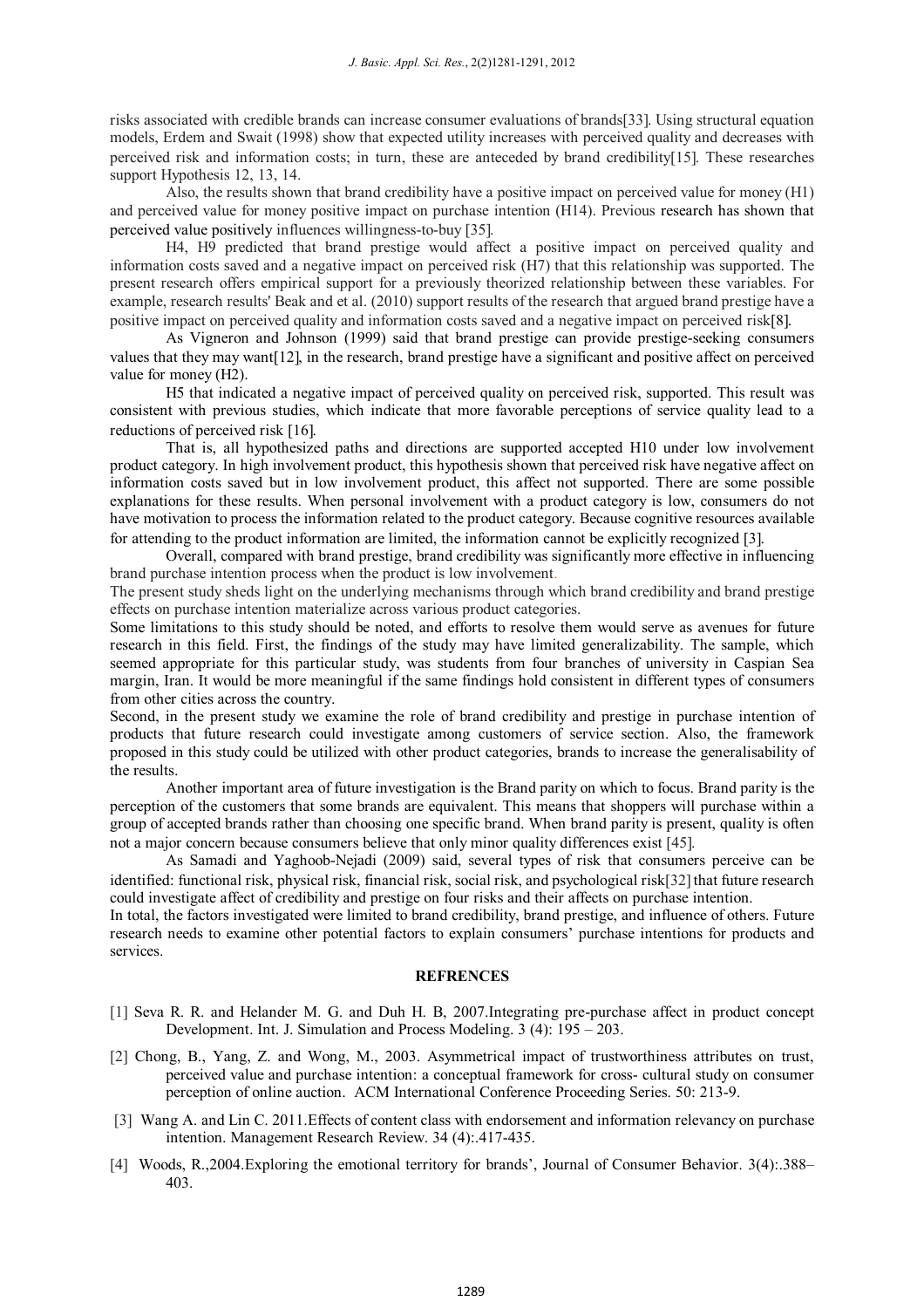- [5] Erdem T., Swait J. and Louviere J., 2002.The impact of brand credibility on consumer price sensitivity. International.Journal of Research in Marketing.19: 1 –19.
- [6] Wang X. and Yang Z., 2010.The Effect of Brand Credibility on Consumers' Brand Purchase Intention in Emerging Economies: The Moderating Role of Brand Awareness and Brand Image. Journal of Global Marketing, 23:177–188.
- [7] Ergin E. A. and Akbay H. O., 2010.Consumers' Purchase Intentions for Foreign Products: An Empirical Research Study in Istanbul, Turkey. 2010 EABR & ETLC Conference Proceedings Dublin, Ireland, 510-517.
- [8] Baek T. H. and Kim J. and Yu J. H., 2010.The Differential Roles of Brand Credibility and Brand Prestige in Consumer Brand Choice. Psychology & Marketing. 27(7): 662–678.
- [9] Erdem T., Swait J., & Valenzuela A., 2006.Brands as Signals: A Cross-Country Validation Study" Journal of Marketing. 70: 34–49.
- [10] Batra R.v and Homer P. M., 2004.The Situational Impact of Brand Image Beliefs.Journal of consumer psychology. 14(3): 318–330
- [11] Goldsmith R.., Lafferty B. A. and Newell S., 2000.The Influence of Corporate Credibility on Consumer Attitudes and Purchase Intent. Corporate Reputation Review.3 (4): 304-318.
- [12] Vigneron, F. &. Johnson, L.W., 1999.A review and a conceptual framework ofprestige-seeking consumer behavior. Academy of Marketing Science Review, 3(1)1–17.
- [13] Erdem T.and Swait J. (2004).Brand Credibility, Brand Consideration, and Choice. The Journal of Consumer Research. 31( 1): 191-198.
- [14] Spry A., Pappu R. and Cornwell T., 2011.Celebrity endorsement, brand credibility and brand equity. European Journal of Marketing. 45 (6): 882-909
- [15] Erdem, T., & Swait, J., 1998. Brand equity as a signaling phenomenon.Journal of Consumer Psychology, 7 (2), 131– 157.
- [16] Sweeney, J.C., G.N. Soutar and L.W. Johnson, 1999.The Role of Perceived Risk in the Quality-Value Relationship: A Study in a Retail Environment". Journal of Retailing. 75(1): 77 105.
- [17] Sweeney J, Swait J..(2008). the effects of brand credibility on customer loyalty. Journal of Retailing and Consumer Services.15: 179–193
- [18] Monga A. & John D. R., 2010. What Makes Brands Elastic? The Influence of Brand Concept and Styles of Thinking on Brand Extension Evaluation.Journal of Marketing.74: 80–92
- [19] Bagozzi, R. P., Gopinath, M., Nyer, P. U., 1999.The role of emotions in marketing. Journal of the Academy of Marketing Science. 27(2):184-206.
- [20] Shenkar, O. and E. Yuchtman-Yaar, 1997.Reputation, image, prestige and goodwill: An interdisciplinary approach to organizational standing. Human Relations. 50: 1361-81.
- [21] Prince M., and Davies M. A., 2009.A latent class analysis of brand prestige. Model Assisted Statistics and Applications. 4:171–180
- [22] Baek T. H., 2007.Applying theframeworkofbrandcredibility effects to service categories. A Thesis Submitted to the Graduate Faculty of The University of Georgia, ATHENS, GEORGIA.
- [23] Baek T.H., King K. W., 2011.Exploring the consequences of brand credibility in services. Journal of Services Marketing.25 (4):260 – 272.
- [24] Cronin J.J. Jr., M.K. Brady and G.T.M. Hult, 2000.Assessing the Effects of Quality, Value and Customer Satisfaction on Consumer Behavioral Intentions in Service Environments". Journal of Retailing. 76(2): 193-218
- [25] Zeithaml, V.A., 1988.Consumer Perceptions of Price, Quality, and Value: A Means-End Model and Synthesis of Evidence". Journal of Marketing.52, (3) 2-22.
- [26] Chen, Z. and A.J. Dubinsky, 2003. A Conceptual Model of Perceived Customer Value in ECommerce: A Preliminary Investigation". Psychology & Marketing.20 (4)323-347.
- [27] Jeddiand N. and Imed Z., 2010. The Impact of Label Perception onthe Consumer's Purchase Intention: An application on food products. IBIMA Business Review.20: 1-14.